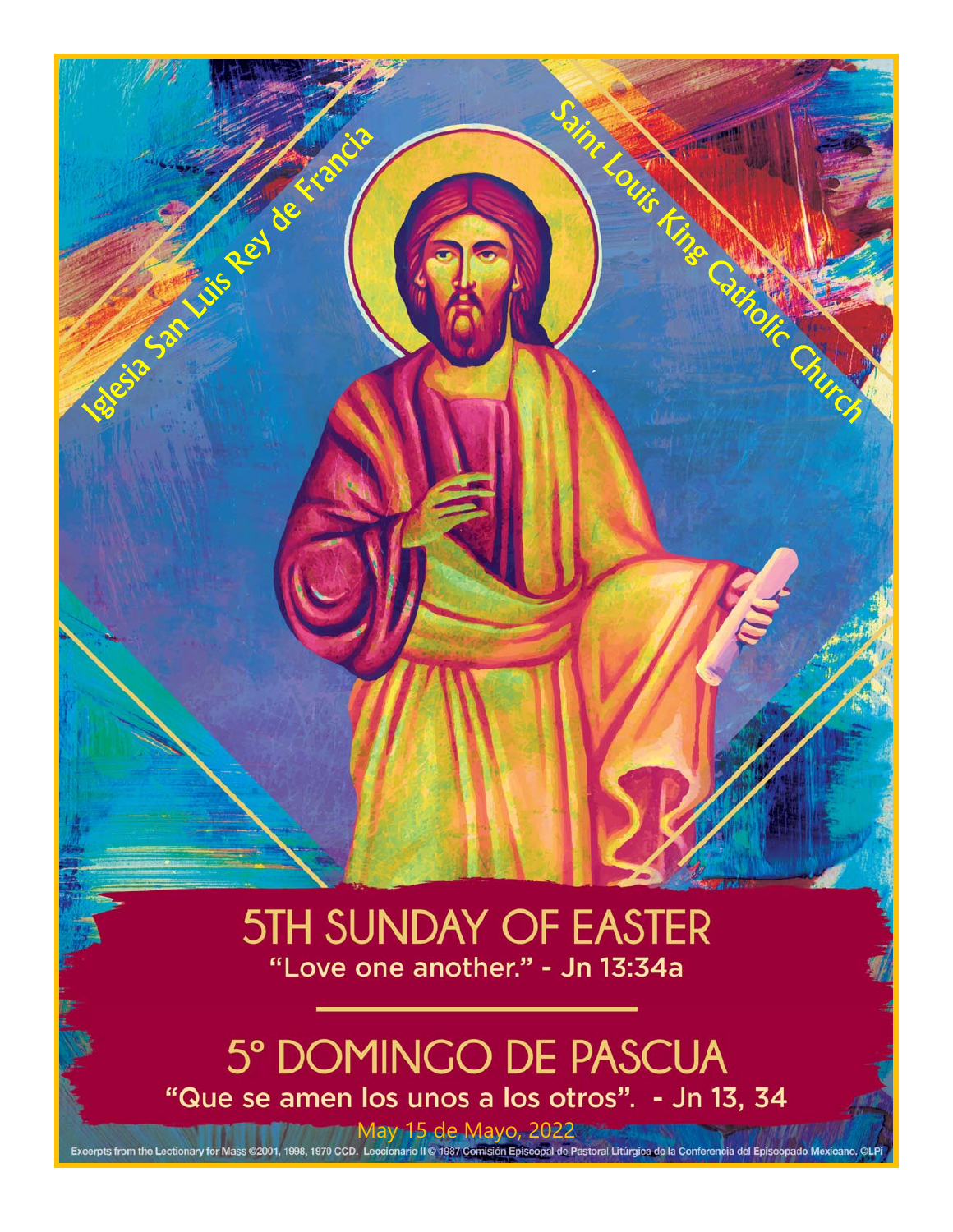#### **SIRVIENDO AL PUEBLO DE DIOS ~ SERVING THE PEOPLE OF GOD** 68633 "C" STREET\* CATHEDRAL CITY, CA 92234\* (760) 328-2398 WWW.STLOUISCHURCHCATHEDRALCITY.ORG - EMAIL: stlouiscathedralcity@sbdiocese.org

Fr. Luis Alberto Guido - Pastor Fr. Athanasius Ezealla, Parochial Vicar Dcn. Mario Alberto Aguiar

### **Exposición del Santísimo Sacramento**

**Todos los viernes a las 7:00 p.m.** 



**Exposition of the Most Blessed Sacrament** 

> **Every Friday at 7:00 p.m.**

#### **Parish Staff ~ Personal de la Parroquia**

| Fr. Luis Alberto Guido - Pastor<br>Fr. Athanasius Ezealla - Parochial Vicar<br>Deacon Mario Alberto Aguiar<br>Deacon Jaime Rosas - Religious Education<br>Rosa Castro - Youth Ministry and Confirmation Coordinator ext: 123<br>Isabel Salas - Ministry Coordinator and Media |                                                          | ext: 130<br>lguido@sbdiocese.org<br>ext: 122<br>aezealla @sbdiocese.org<br>maguiar@sbdiocese.org<br>jrosas@sbdiocese.org<br>ext: 124<br>rcastro@sbdiocese.org<br>isalas@sbdiocese.org<br>ext. 129 |                                               |
|-------------------------------------------------------------------------------------------------------------------------------------------------------------------------------------------------------------------------------------------------------------------------------|----------------------------------------------------------|---------------------------------------------------------------------------------------------------------------------------------------------------------------------------------------------------|-----------------------------------------------|
| Alejandra Garcia - Receptionist and Bookkeeping                                                                                                                                                                                                                               |                                                          | ext: 110<br>alejandragarcia@sbdiocese.org                                                                                                                                                         |                                               |
|                                                                                                                                                                                                                                                                               |                                                          | Ministries and Sacraments ~ Ministerios y Sacramentos                                                                                                                                             |                                               |
| Visita a los Enfermos<br>Samuel & Rosa Lopez                                                                                                                                                                                                                                  | $(760)$ 558-9504                                         | <b>Pastoral Council Chairman</b><br><b>Raul Flores</b>                                                                                                                                            |                                               |
| <b>Extraordinary Ministers of Eucharist</b><br>Ministros Extraordinarios de Comunion (Español)<br>Imelda Figueroa y Rosie Guerra                                                                                                                                              |                                                          | Fe y Caridad - Faith and Charity<br>Faviola Camacho Valenzuela<br>Youth Group - Grupo de Jóvenes<br>Rosa Castro                                                                                   | $(760)$ 844-6629<br>$(760)$ 328-2398 Ext. 123 |
| Lectors English Glenn Davis<br><b>Lectores Español</b><br>Ofelia Rubio y Ginez Apolinar                                                                                                                                                                                       | $(415)$ 308-3455<br>$(760)$ 534-4967                     | <b>Retiro Prematrimonial</b><br>Juventino y Lorena Mora                                                                                                                                           | $(760)$ 409-0279                              |
| <b>Sacristanes / Sacristans</b><br>Imelda Figueroa<br><b>Servidores del Altar</b>                                                                                                                                                                                             |                                                          | Prevención y Rescate<br>Diana Laguna y María Torres<br><b>Bereavement Support</b><br>Dora Buchner                                                                                                 | $(760)$ 409-8865<br>$(760)$ 702-5862          |
| Maria Imelda Rubio<br>Francis Solorio                                                                                                                                                                                                                                         | $(331)$ 250-0201<br>$(760)$ 498-7077                     | Grupo de Oración<br>Natividad Alverdin                                                                                                                                                            | $(760)$ 409-3756                              |
| <b>Hospitalidad - Hospitality</b><br>Mario Estrada<br>Amalia Garcia<br>Maria Martinez                                                                                                                                                                                         | $(760)$ 457-6865<br>$(760)$ 409-1555<br>$(760)$ 641-6673 | Señor de la Misericordia<br>Martha Herrera<br>Ministerio de Música                                                                                                                                | $(760)$ 834-5696                              |
|                                                                                                                                                                                                                                                                               |                                                          | Angelica Medina<br>Nicolas Vieyra                                                                                                                                                                 | $(760) 534-9234$<br>$(760) 861 - 5024$        |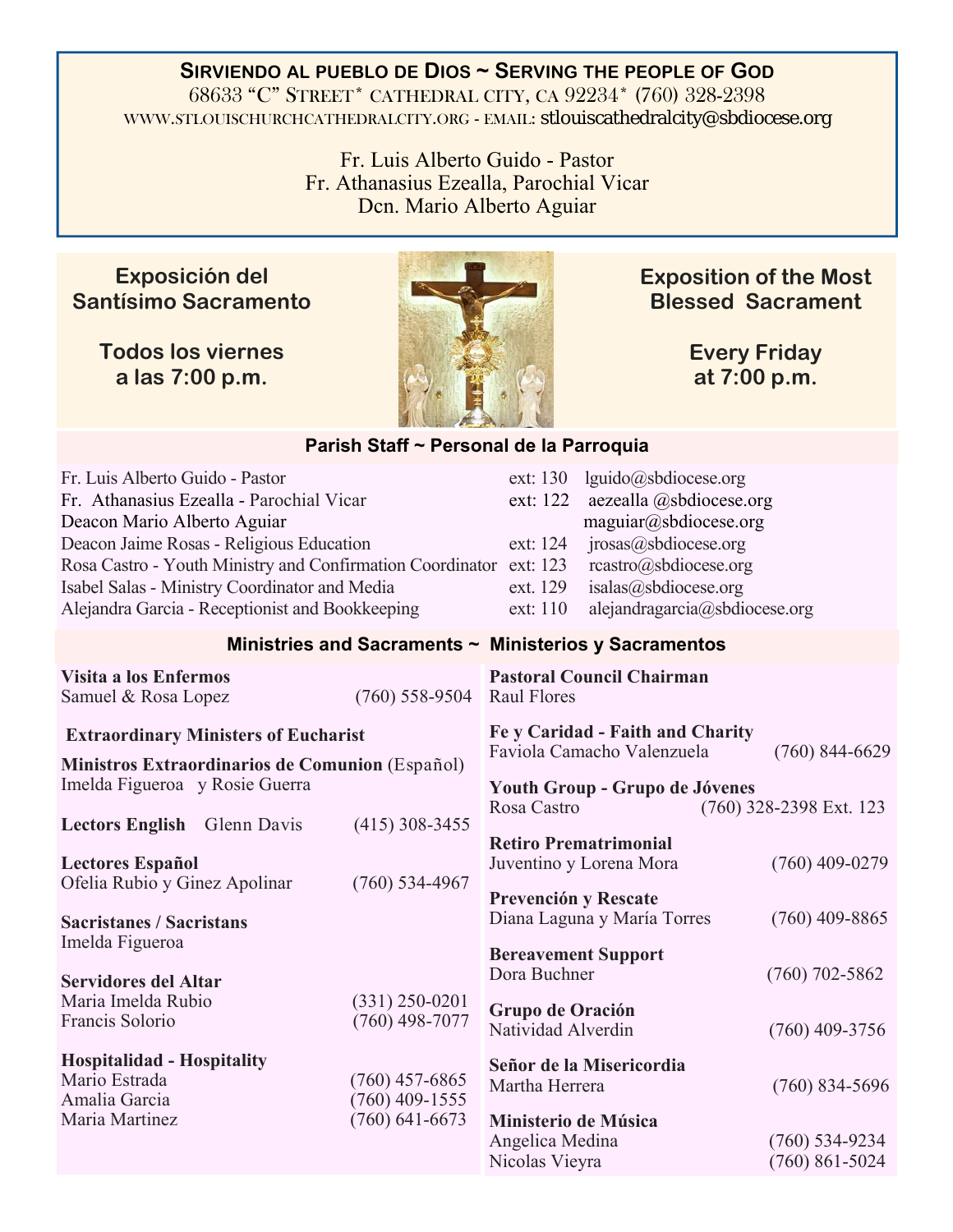#### **HORARIO DE OFICINA ~ OFFICE HOURS**

#### **Monday through Thursday: Lunes a Jueves: 8:00 am 5:00 pm (Closed /Cerrada 12:00pm - 1:00 PM) HORARIO DE LAS MISAS ~ MASS SCHEDULE**

**Monday and Tuesday 7**:30 am (English) **Miércoles** y **Jueves** 7:30 am ( Español) **Friday** 7:30 am (English) **Viernes** 6:00 pm (Español)

**Sábado / Saturday**  4:00 pm (English) 6:00 pm (Español)

#### **Domingo / Sunday**

 7:00 am (Español) 9:00 am (English) 11:00 am (Español) 1:00 pm (Español) 6:00 pm (Español)

**Confessions / Confesiones Viernes/Friday 4:00pm - 5:00pm** 



El **Ministerio de Oración** los invita a sus reuniones Martes de 7:00 p.m. a 9:00 p.m. En el salón parroquial. Para mas información por favor de llamar a la coordinadora Natividad Alverdin (760) 409-3756.

"**Ministerio de Prevención y Rescate** se reúne los viernes a de 7:00 p.m. en el salón de la iglesia. Coordinadoras Diana Laguna y María Torres (760) 409-8865

# **Diocesan Development Fund Fondo del Desarrollo Diocesano**

May 9 de mayo, 2022 Our Goal/ Meta**:** \$36,700.00 Pledges made: \$19,320.00 (Promesas) Gifts Received: \$16,985.08 (Aportaciones) Donors: 81 (Donantes) Percentage of goal/Porcentage de Meta: 46.28 %

*Thank you/Gracias* 

# **Our parish offers Online Giving**

This will allow you to make contributions to our Church without writing checks or worrying about cash donations. For additional information, or to sign up, visit our website at www.stlouischurchcathedralcity.org or call the parish office at 760-328-2398

## **Usted puede apoyar la iglesia dando en Línea**

 Un sitio web donde puedes ofrecer tus donaciones en línea sin tener que preocuparte de escribir cheques o cargar efectivo. Para mas información o para registrarte visita nuestra pagina Web ww.stlouischurchcathedralcity.org o llama a la oficina al 760- 328-2398

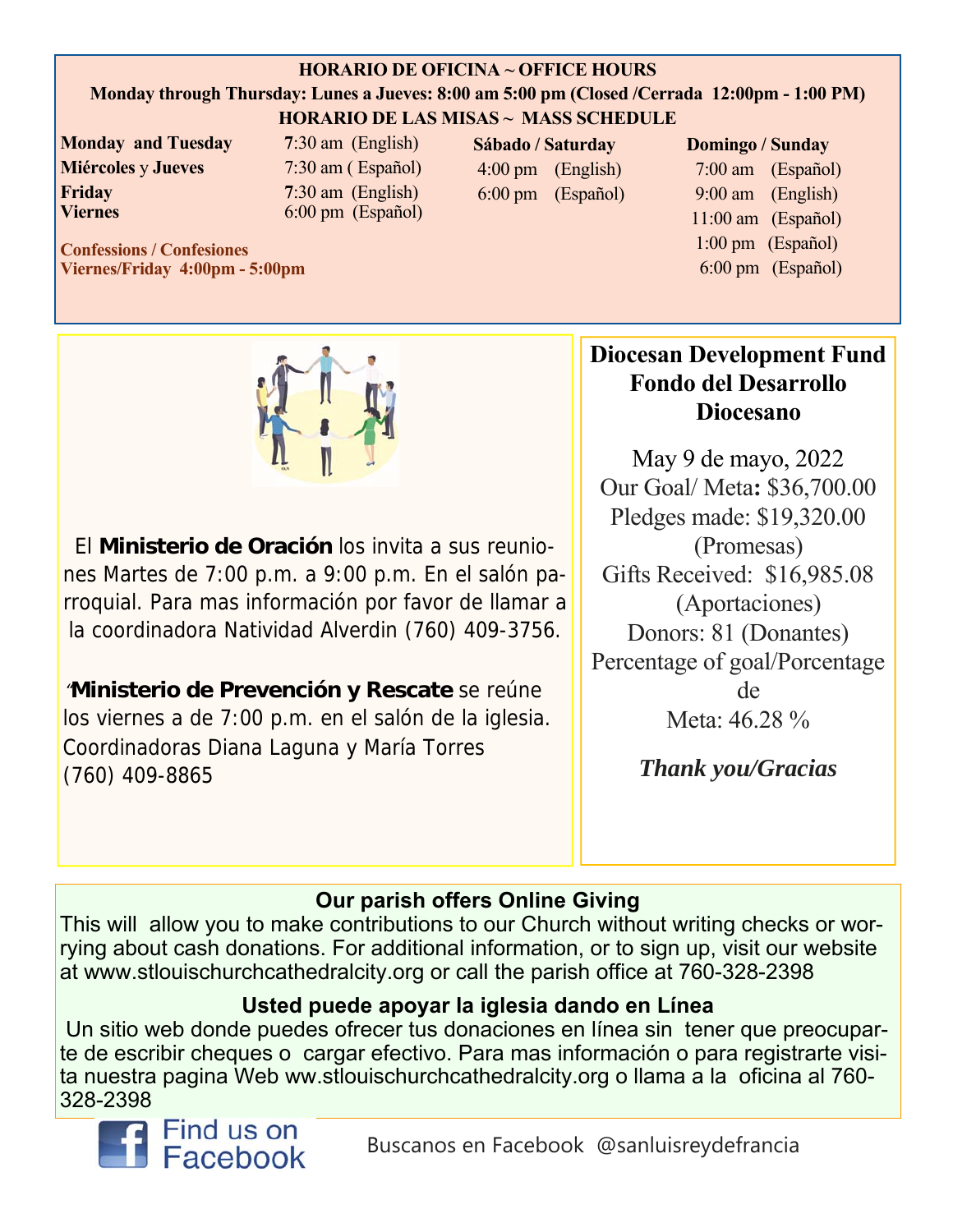#### Quinto Domingo de Pascua—Meditación del Evangelio

El Tiempo de la Pascua trata de hacer nuevas todas las cosas, de mirar la vida con ojos nuevos. Es decir, con la memoria siempre viva y activa en la mañana de la resurrección, con la esperanza de que Cristo está presente entre nosotros. No fue un fantasma el que resucitó, es Jesús vivo que pide que lo toquemos como él mismo pidió al apóstol santo Tomás. El sufrimiento es cosa del pasado. ¿Crees esto?

 En la segunda Lectura de la Liturgia de la Palabra, el libro del Apocalipsis nos lo presenta así: *"Esta es la morada de Dios entre los hombres; el habitará en medio de ellos; ellos serán su pueblo y él será su Dios – con ellos; él enjugará las lágrimas de sus ojos. Ya no habrá muerte ni lamento, ni llanto ni pena, pues todo lo anterior ha pasado*" (Apocalipsis 21:3-4). Pero, para que el sufrimiento pase, necesitamos el amor, la compasión, la empatía de los unos para con los otros. Nada se hace por magia, se debe de poner la entrega, el compromiso a la persona. *"Les doy un mandamiento nuevo: que se amen los unos a los otros. Ustedes deben amarse unos a otros como yo los he amado" (Juan 13:34-35).* El Papa Francisco nos dice que *"El amor es el único documento válido para ser reconocidos como discípulos de Jesús".* Ahora bien, al ya saber todo esto, ¿cuál será nuestra respuesta? ¿Nos quedaremos impávidos sin hacer nada ante el sufrimiento y la injusticia? O, por el contrario, ¿lucharemos contra viento y marea por hacer el bien? ¡De ti depende todo!

#### Fifth Sunday of Easter— Gospel Meditation

"It is necessary for us to undergo many hardships to enter the Kingdom of God." Many folks really work very hard to circumvent difficult situations. We prefer the easier way around something, rather than risk inconvenience, hurt or prolonged suffering. It's no wonder euthanasia is rapidly becoming acceptable around the world. Through purely human eyes, there is no issue bypassing the inevitable, taking control and bringing things more swiftly to a place of peace. If this is the way God sees things, then why does Jesus make such a big deal helping us understand the experience of suffering and embrace it? God's wisdom clearly takes us in another direction.

Imagine if we were able to eradicate ALL hardship and suffering. Where would we be? As we look at our own journeys, many of our solid more growth producing life lessons have been born of suffering, disappointment, inconvenience, darkness, and despair. There is something sacred about all of these experiences as God uses them to create something new. Envisioning a life without hardship and suffering brings us to a vision where everything is flat-lined and dull. As much as hardship and suffering are difficult crosses to bear, not taking them up runs the risk of us becoming shallow, empty, and lifeless. Helen Keller remarks that, "a happy life consists not in the absence but in the mastery of hardships." What an incredibly wise insight! Many really successful people and saints were brought to their station in life because they suffered. Suffering teaches us about what's important and propels us to search the depths of our souls for resources and strength we never would have known before.

This is especially true when we love as Jesus asks us to love. Love, perhaps above any other experience, can cause us great hardship, pain, and suffering especially when it's authentic and unconditional. While it can thrust us into an incredible experience of God and life on one hand, it can bruise and wound us deeply on the other. Mastering the art of love is the secret to living life well, walking in the presence of God and investing in the joy of the Gospel. Love and suffering walk hand in hand. Compromising one will compromise the other. Maybe that's why Jesus spent so much time convincing us to accept both.

©LPi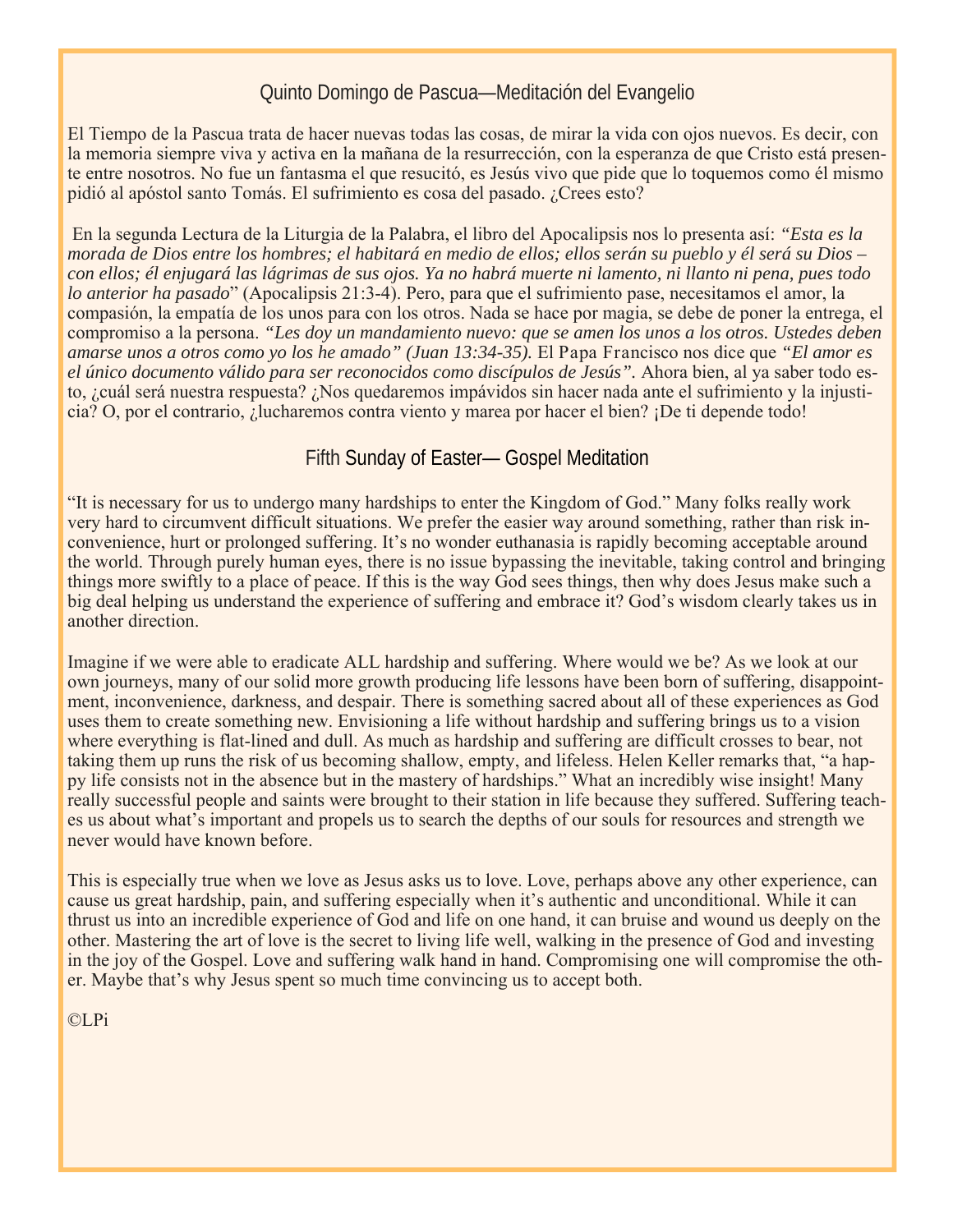#### LA CORRESPONSABILIDAD DIARIA - RECONOCER A DIOS EN LOS MOMENTOS ORDINARIOS

#### **Amar como nuevas creaciones**

"Hay algo diferente en ti."

Piensa en los momentos de tu vida en los que se te ha dicho esto. Tal vez fue después de que alguien te felicitó por un trabajo bien hecho y te diste cuenta de que caminabas por la vida con un poco más de confianza. Tal vez fue después de conocer a alguien especial, ya que llevabas el brillo de esa relación dondequiera que ibas. Lo más probable es que, si alguien ha notado algo diferente en ti, es porque, interiormente, has sido cambiado por las acciones amorosas o respetuosas de otra persona.

El amor, como ves, puede convertirnos en nuevas creaciones. Del amor de Dios fluye la gracia para afrontar cualquier desafío, incluyendo el mayor de todos: amarnos bien los unos a los otros. Cristo sabe qué esta es una gran petición. Él también era humano. Él vino y vivió entre nosotros. Sabía íntimamente lo que era amar a las personas en el caos de sus propios defectos. Él sabía lo que nos estaba pidiendo cuando dijo: "Como yo los he amado, también ustedes deben amarse los unos a los otros."

En esencia, este es el llamado a la corresponsabilidad: amar como ama Cristo, en medio del desorden de la realidad cotidiana. Amar con responsabilidad, desafiarnos a nosotros mismos y a nuestros hermanos y hermanas a ser fieles incluso cuando sea difícil. Amar con un sentido inquebrantable de hospitalidad que da la bienvenida incluso a aquellos con los que no estamos de acuerdo o no entendemos. Amar con gratitud, dar gracias por la gran variedad de formas en que Cristo puede darse a conocer a nosotros a través de otros. No es fácil, todos lo sabemos. Pero si le pedimos a Dios la gracia de permanecer firmes en este gran mandamiento, se nos dará lo que necesitamos para vivir como nuevas creaciones.

*— Tracy Earl Welliver, MTS* 

#### EVERYDAY STEWARDSHIP RECOGNIZE GOD IN YOUR ORDINARY MOMENTS

#### **Loving as New Creations**

"There's something different about you."

Think about the times in your life when this has been said to you. Maybe it was after someone complimented you on a job well done, and you realized that you were walking through life with a little more confidence. Maybe it was after meeting someone special, as you carried the glow of that relationship wherever you went. Chances are, if someone has noticed something different about you, it's because, inwardly, you've been changed by the loving or respectful actions of another person.

Love, you see, can make us into new creations. From the love of God flows the grace to tackle any challenge, including the biggest challenge of all: loving each other well. Christ knows what a big request this is. He was human, too. He came and lived among us. He knew intimately what it was to love people in the chaos of their own flaws. He knew what he was asking of us when he said, "As I have loved you, so you should also love one another."

In essence, this is the call to stewardship: loving as Christ loves, amidst the messiness of everyday reality. Loving with accountability, challenging ourselves and our brothers and sisters to be faithful even when it is hard. Loving with an unflinching sense of hospitality that welcomes even those we do not agree with or understand. Loving with gratitude, giving thanks for the great variety of ways that Christ can make himself known to us through others.

It isn't easy — we all know that. But if we ask God for the grace to remain steadfast in this greatest commandment, we will be given what we need to live as new creations.

*— Tracy Earl Welliver, MTS* ©LPi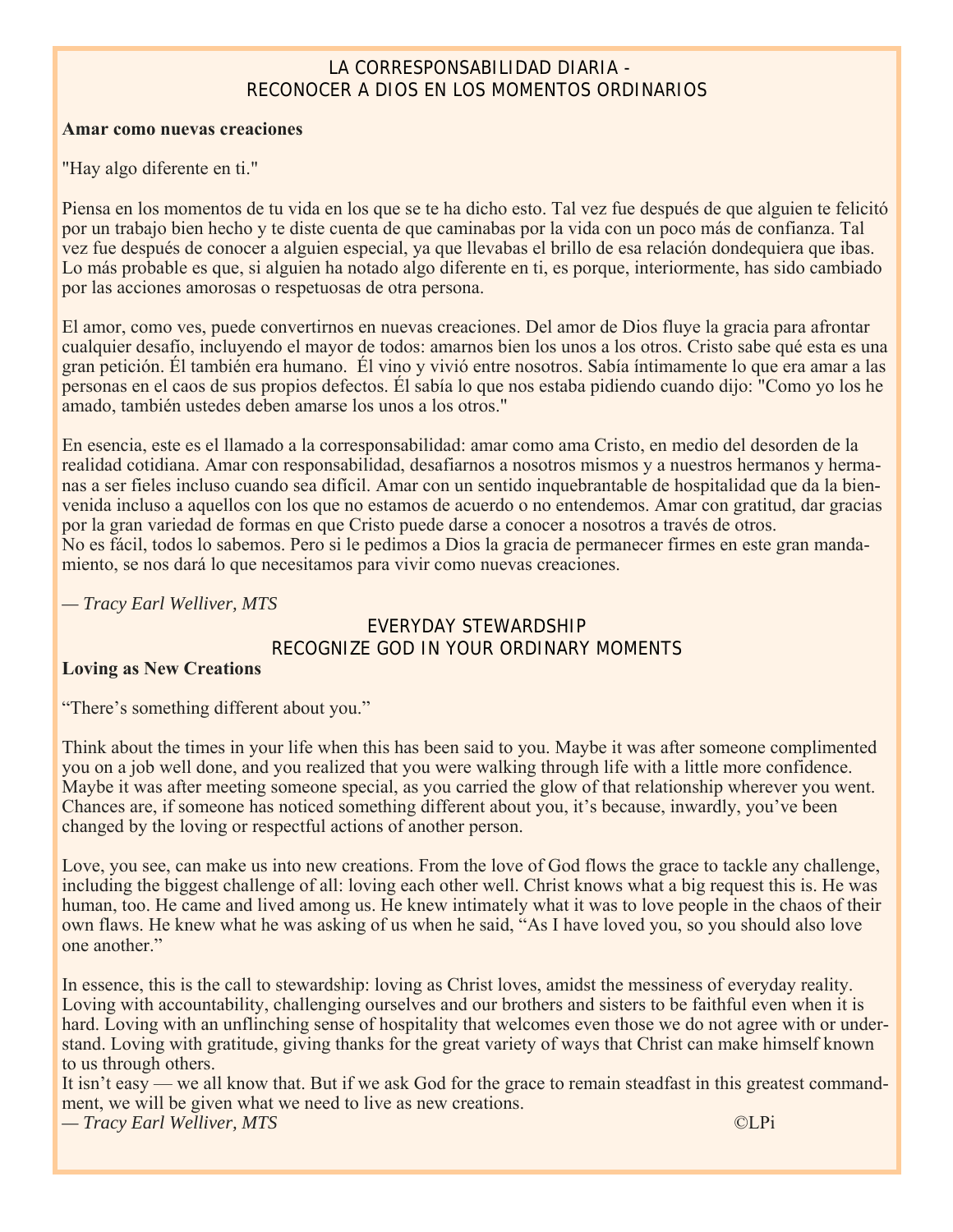#### **Mass Intentions of the Week ~ Intenciones de Misas de la Semana**

# **Sábado - Saturday 14**

- 4:00 pm For the special intentions of Saint Louis community.
- 6:00 pm Por Elizabeth Hernández Bautista en su cumpleaños. Por las Almas del purgatorio. Por el matrimonio de Marco A. Herrera y Aracely Rojas.

#### **Domingo - Sunday 15**

- 7:00 am Por el eterno descanso de Judith y Donaldo Agusto Lorak+, Juan Manuel Gradilla+, Alejandro y Rosario Gradilla+. En acción de gracias por Katherine Uy. Por las intenciones especiales de Jerie Best. Por la sanidad de Theresa Hernandez y Dario Alverdin. Por el eterno descanso de Antonio Reséndiz+ por la salud y conversión de la familia Reséndiz y Heredia. En acción de gracias por Adriana y Misael Rojas por su matrimonio de 25 años.<br>9:00 am For the eternal repose of the soul of Urbana Torres+ and Jose Agui
- 9:00 am For the eternal repose of the soul of Urbana Torres+ and Jose Aguirre+. For the special intentions of Evelyn Castro.
- 11:00 am Por el eterno descanso de Jhonny Contreras+, Dalia Valle Valle+, Guadalupe García+ y Luis y Anthonio Michel+. Por los que se encuentran en prisión y por los enfermos. Por las Almas del Purgatorio.
- 1:00 pm Por el eterno descanso de Vicente Robles García+, María de Jesús Blanco Acosta+ y Rita Jiménez+. Por Cándido Pineda y Catalina Pineda en sus 40 años de casados. En agradecimiento a el Señor de las Misericordia.
- 6:00 pm Por el eterno descanso de Miguel Pacheco+, Amparo Alonso+ y Emelia Oliva Cruz Carrasco+. En agradecimiento a la Virgen de Guadalupe.

#### **Monday - Lunes 16**

 7:30 am For the intercession of Saint Jude for Jose Roberto Tafolla. For the special intentions of Armando Santamaria and Socorro Valfierra. For the eternal repose of the soul of Urbana Torres+ and José Aguirre+. For Lou Castro on her birthday.

#### **Tuesday - Martes 17**

 7:30 am For Lizbeth Esther Aleman on her birthday. For the eternal repose of the soul of Urbana Torres+ and Jose Aguirre+.

#### **Miércoles - Wednesday 18**

 7:30 am Por las intenciones especiales de María Buelna y Daniel Flores. Por el eterno descanso de Manuel Buelna+, Maria de Teresa Usaraga+, Urbana Torres+ y Jose Aguirre+.

#### **Jueves - Thursday 19**

 7:30 am Por el eterno descanso de Manuel Buelna+, María de Teresa Usaraga+, Urbana Torres+ y José Aguirre+

#### **Viernes - Friday 20**

- 7:30 am For the eternal repose of the soul of Urbana Torres+ and Jose Aguirre+.
- 6:00 pm Por el eterno descanso de Margarita García+, Gloria García y Antonio Michel+. Por Andrea Zavala en su cumpleaños.

#### **Intención de la veladora del Tabernáculo ~ Tabernacle Candle Intention**

Mayo / May 2022 de Lunes 16 a Viernes 20/ From Monday 16th to Friday 20th Por la salud y fortaleza de José Antonio y Brenda Torres Padilla.

Para la veladora del tabernáculo para intenciones usted puede solicitar una intención por una semana, la donación por la intención es de \$20. Su intención también estará en el boletín de la misma semana. Debe de ir a la oficina por lo menos dos semanas de anticipación para solicitar su intención. Bendiciones.



We have an intention candle lit next to the tabernacle, which you can request an intention for a week. Your intention will be in the bulletin for a week. The donation for the intention is \$20. Please go to the office at least two weeks in advance to request your intention. Blessings.